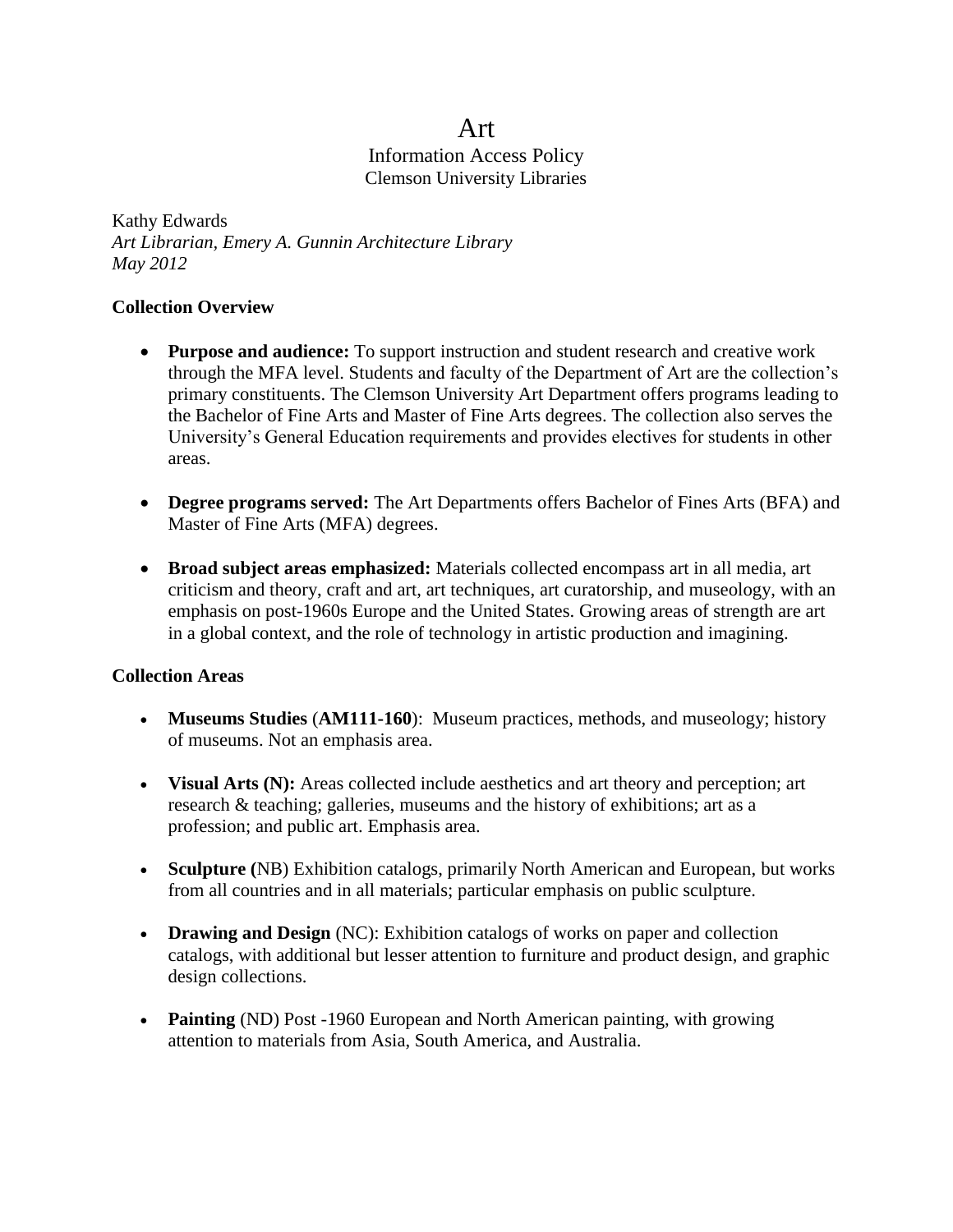- **Print Media (**NE) Works on European and North American artists, and printmaking techniques.
- **Decorative Arts, Applied Arts, Decoration and Ornament** (NK) Modern and contemporary ceramics and contemporary craft from any area of the world. An emphasis area. Also furniture and metalwork of the Americas and Europe, with less emphasis. Fashion and textile history are considered out of scope, as are the decorative arts in general.
- **Arts in general (NX)** Area of emphasis. Includes materials on artists working in multimedia; installation and performance artists of all nationalities, artistic movements, or broadly multidisciplinary works (popular culture and gender; technology and creativity).
- **Photography (TR)** Area of emphasis. Works on and of contemporary photographers, along with exhibition catalogs and works on the history and artistic uses of photography, and photographic technique and technologies.

#### **Types and Formats of Materials**

 **Included and excluded:** Monographs and traditional art-historical genres are all actively acquired; the latter include exhibition catalogues, catalogues raisonnes, collection catalogues, inventories of works of art, critical editions of writings by artists, and critical essay collections. Digital and video art, including retrospectives, are of growing interest, as are graphic novels; these are added according to their scope and relevance to the curriculum, as funds permit.

Artist's books and rare books are considered out of scope. Juvenile books and media are not collected, nor are popular "how to" books on art techniques. Art education materials are also considered out of scope; these are collected by the Education Librarian and housed in the Cooper Library.

- **Physical formats included and excluded**
	- Most currently accessible formats are acquired. For heavily illustrated materials, print is still preferred over electronic access. "Old technologies" are not collected: VHS, audiotape, microfilm/ microfiche, 35mm slides, laser discs, or blu-ray formats.
- **Publication dates collected:** Titles published within the last five years are favored, but older materials also acquired to fill gaps in the collection.
- **Languages**: Primarily English, including bilingual works and works in translation, although titles are chosen for their importance regardless of language, depending on the subject matter and medium.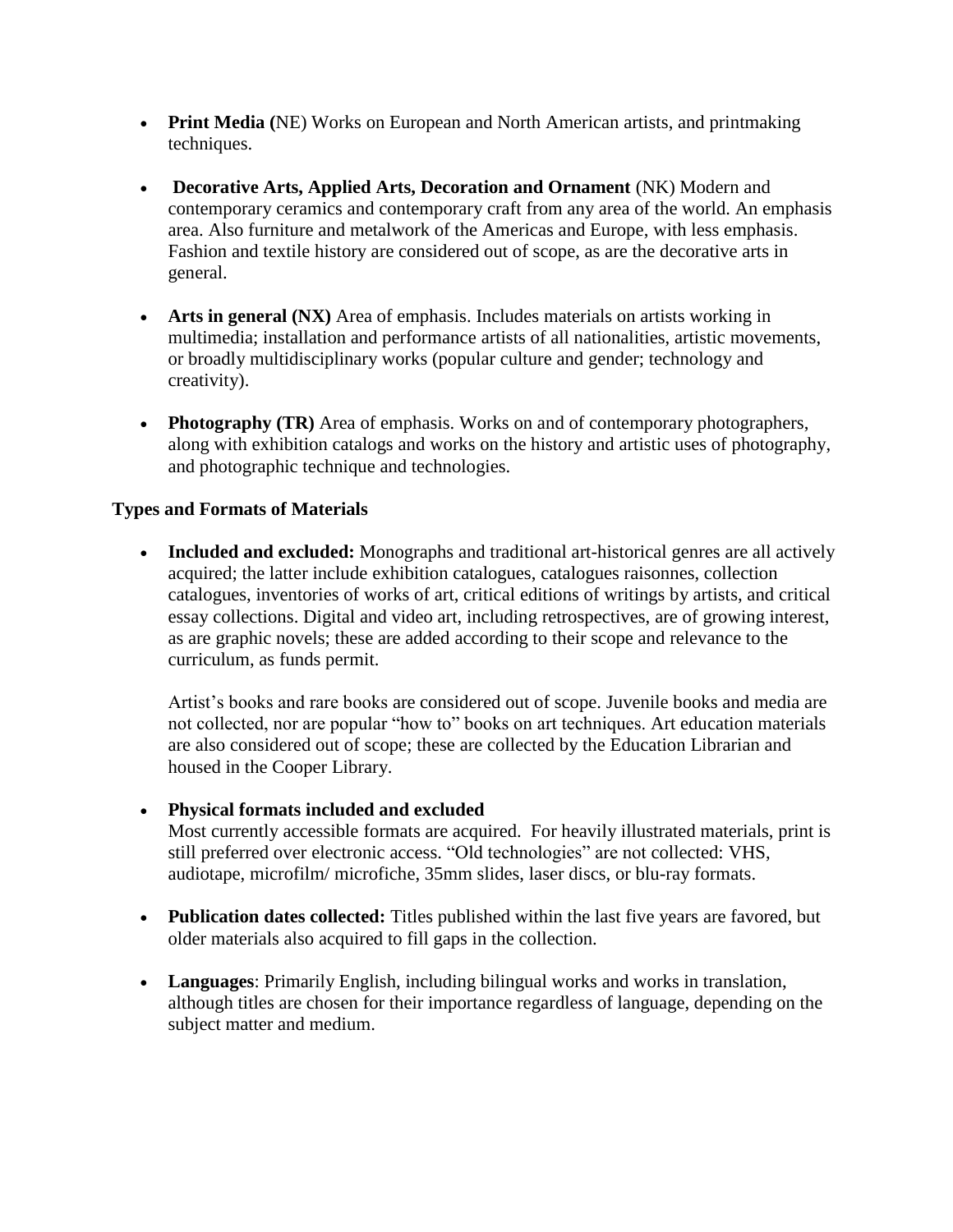- **Geographical range**: Emphasis on titles published in North America or Western Europe; limited acquisition of English-language or bilingual works from other geographic region, when content warrants.
- **Chronological span**: Titles treating all periods are collected, but the bulk of acquisitions must support instruction on modern and contemporary art.

#### **Other material types:**

- 1. Career guidance materials: Actively purchased, primarily for the reference collection.
- 2. Databases: Electronic resources on this scale are selected at the Libraries level.
- 3. Dictionaries, directories, encyclopedias: New editions purchased for the Reference collection.
- 4. Journals: Every effort will be made to preserve current journal subscriptions and to add new titles as funds allow. Evaluation tools such as faculty surveys and interlibrary loan activity will be used to identify core journals and faculty favorites to ensure they remain in the collection.

#### **Access to Information not On-Site/Licensed by Clemson Libraries**

- **Interlibrary Loan & PASCAL:** The primary access points for books, journals, and other types of publications not owned or accessible by the Libraries will be Interlibrary Loan and the South Carolina academic libraries consortium, PASCAL. These services are free to Clemson University students, faculty, and staff. These services are not available to the general public.
- Ingenta: This service enables Clemson faculty, students, and staff to access full-text online articles that the Clemson Libraries do not own and that are not available from PASCAL partners or via interlibrary loan. Ingenta has limited coverage and a price cap per article.
- **Full-text Databases:** Many of the databases offered through PASCAL and State of South Carolina DISCUS licenses include full-text journal and magazine articles and other information resources.

# **Appendix:**

### **Art Department Program Enrollments, 5-year**

|                          | 2008     | 2009     | 2010           | 2011                     | 2012 |
|--------------------------|----------|----------|----------------|--------------------------|------|
| <b>Undergrad Majors</b>  | 70<br>O  |          | $\overline{ }$ | $\overline{\phantom{a}}$ | ററ   |
| <b>Graduate Students</b> | ററ<br>∠∪ | ጎቦ<br>∠∪ |                |                          | ⊥∪   |

#### **Art Department and CAAH art-related Course Offerings at Clemson University**

Undergraduate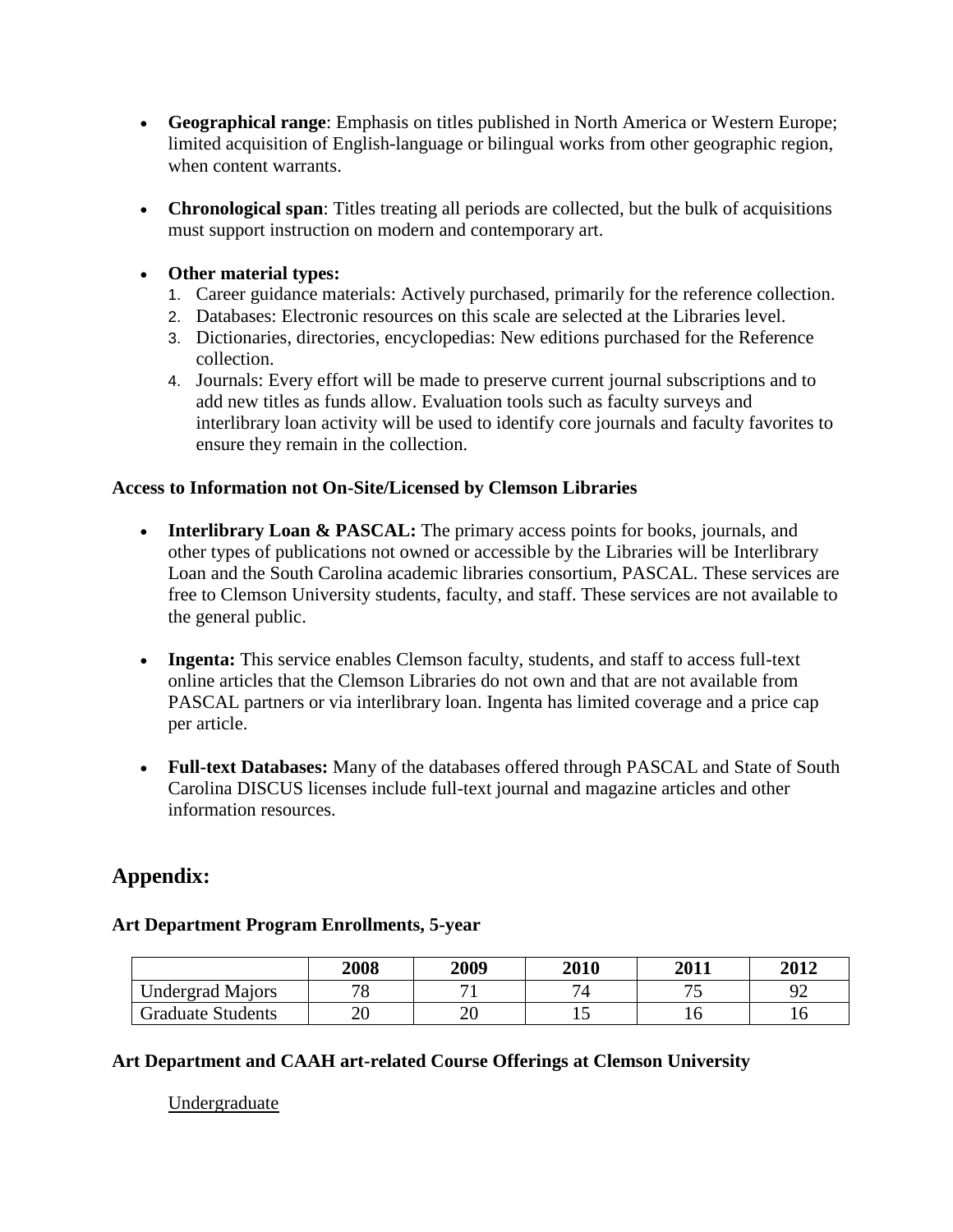ART 103 Visual Arts Studio ART 105 Foundation Drawing I ART 106 Foundation Drawing II ART 151 Foundations in Visual Art I ART 152 Foundations in Visual Art II ART 153 Orientation to Visual Arts I ART 205 Beginning Life Drawing ART 207 Beginning Painting ART 209 Beginning Sculpture ART 211 Beginning Printmaking ART 213 Beginning Photography ART 215 Beginning Graphic Design ART 217 Beginning Ceramics ART 221 Beginning New Media ART 223 Woodworking Studio ART 305 Intermediate Drawing ART 307 Painting ART 309 Sculpture ART 311 Printmaking ART 312 Printmaking Research I ART 313 Photography ART 315 Graphic Design ART 317 Ceramic Arts ART 318 Ceramics Research I ART 321 New Media Art II ART 323 Digital Sculpture ART 405/605 Advanced Drawing ART 407/607 Advanced Painting ART 409/609 Advanced Sculpture ART 411/611 Advanced Printmaking ART 413/613 Advanced Photography ART 415 Advanced Graphic Design ART 416 Advanced Media Art: Interactive Objects and Environments ART 417/617 Advanced Ceramic Arts ART 420 Selected Topics in Art ART 421 Two-Dimensional Digital Animation ART 471 Bachelor of Fine Arts Senior Studio I ART 472 Bachelor of Fine Arts Senior Studio II ART 473 Senior Seminar in Professional Career Preparation ART 474 Travel Seminar ART 489 Art and Art History Internship ART 490/H490 Directed Studies

Graduate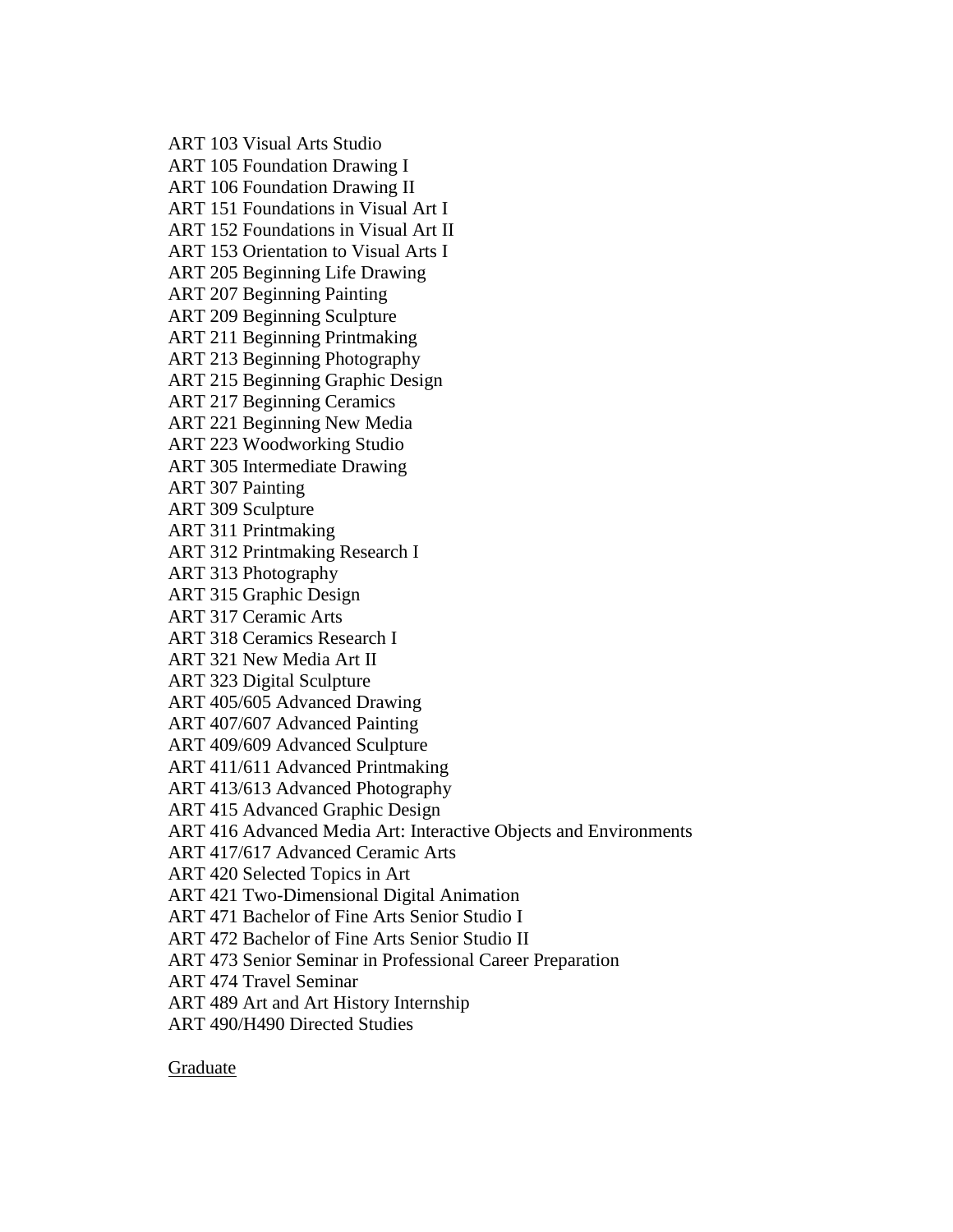ART 605 Advanced Drawing ART 607 Advanced Painting ART 609 Advanced Sculpture ART 611 Advanced Printmaking ART 613 Advanced Photography ART 617 Advanced Ceramic Arts ART 620 Selected Topics in Art ART 690 Directed Studies ART 803 Fundamentals of Visual Art ART 805 Visual Arts Seminar on Theories and Practice I ART 806 Visual Arts Seminar on Theories and Practice II ART 813 Photo-Based Imaging Theories and Techniques ART 821 Visual Narrative ART 840 Visual Arts Studio ART 850 Visual Arts Studio ART 851 Visual Arts Studio ART 870 Visual Arts Studio ART 871 Visual Arts Studio ART 880 Visual Arts Studio ART 891 Master's Thesis Research

#### CAAH: ART and ARCHITECTURAL HISTORY

Undergraduate

AAH 101/H101 Survey of Art and Architectural History I AAH 102/H102 Survey of Art and Architectural History II AAH 203/H203 History and Theory of Architecture I AAH 204/H204 History and Theory of Architecture II AAH 205/H205 History and Theory of Art I AAH 206/H206 History and Theory of Art II AAH 210/H210 Introduction to Art and Architecture AAH 305 Contemporary Art History AAH H330 Honors Colloquium AAH 395 Special Topics in Visual Studies Abroad I AAH 411 Directed Research in Art History I AAH 412 Directed Research in Art History II AAH 423 Studies in the Art and Architecture of the Renaissance I AAH 424 Studies in the Art and Architecture of the Renaissance II AAH 430 Twentieth Century Art I AAH 432 Twentieth Century Art II

Graduate